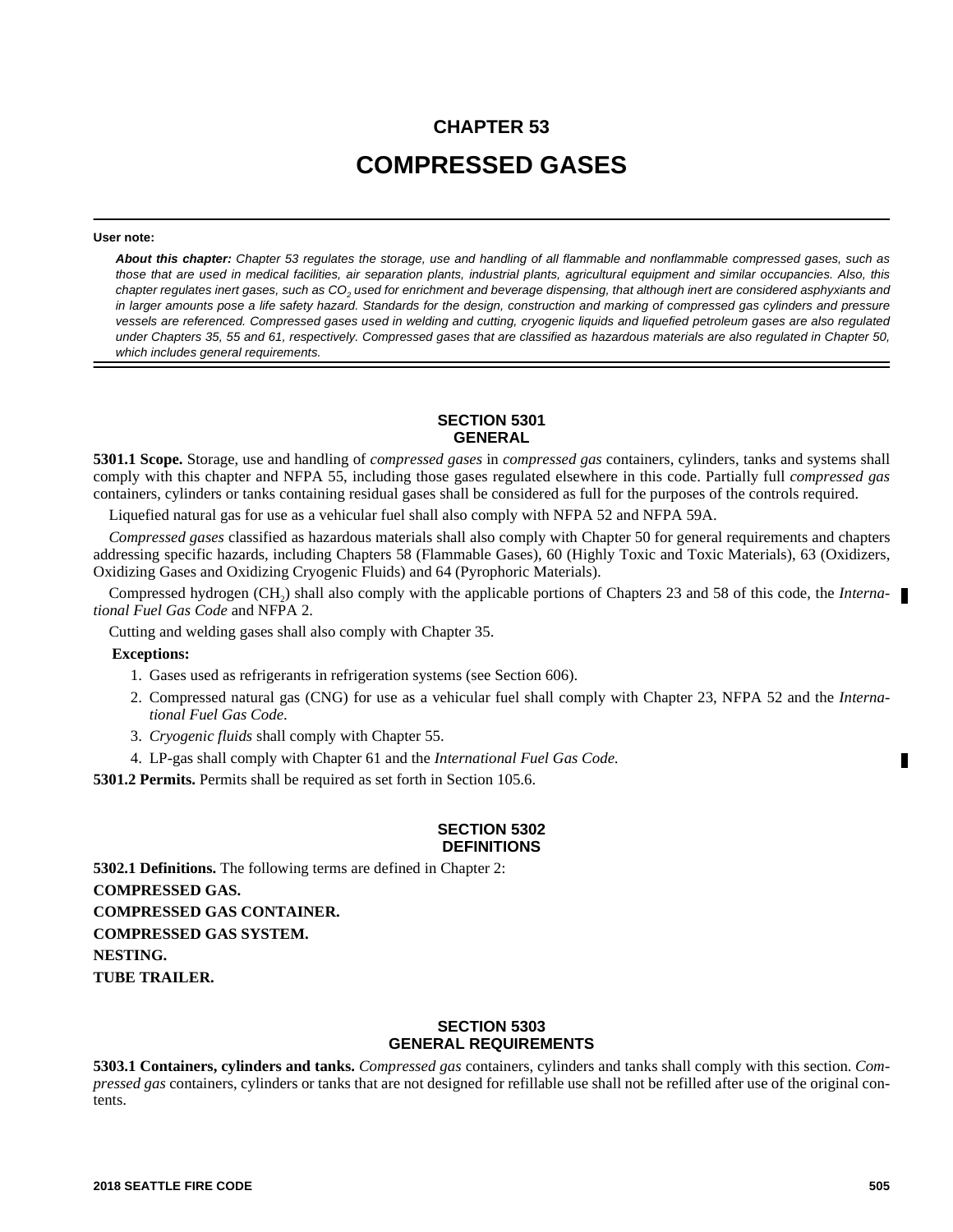**5303.2 Design and construction.** *Compressed gas* containers, cylinders and tanks shall be designed, fabricated, tested, marked with the specifications of manufacture and maintained in accordance with the regulations of DOTn 49 CFR Parts 100-185 or the ASME *Boiler and Pressure Vessel Code*, Section VIII.

**5303.3 Pressure relief devices.** Pressure relief devices shall be in accordance with Sections 5303.3.1 through 5303.3.5.

**5303.3.1 Where required.** Pressure relief devices shall be provided to protect containers, cylinders and tanks containing *compressed gases* from rupture in the event of overpressure.

**Exception:** Cylinders, containers and tanks where exempt from the requirements for pressure relief devices specified by the standards of design *listed* in Section 5303.3.2.

**5303.3.2 Design.** Pressure relief devices to protect containers shall be designed and provided in accordance with CGA S-1.1, CGA S-1.2, CGA S-1.3 or the ASME *Boiler and Pressure Vessel Code*, Section VIII, as applicable.

**5303.3.3 Sizing.** Pressure relief devices shall be sized in accordance with the specifications to which the container was fabricated and to material-specific requirements as applicable.

**5303.3.4 Arrangement.** Pressure relief devices shall be arranged to discharge upward and unobstructed to the open air in such a manner as to prevent any impingement of escaping gas upon the container, adjacent structures or personnel.

**Exception:** DOTn specification containers having an internal volume of 30 cubic feet  $(0.855 \text{ m}^3)$  or less.

**5303.3.5 Freeze protection.** Pressure relief devices or vent piping shall be designed or located so that moisture cannot collect and freeze in a manner that would interfere with the operation of the device.

**5303.4 Marking.** Stationary and portable *compressed gas* containers, cylinders, tanks and systems shall be marked in accordance with Sections 5303.4.1 through 5303.4.3.

**5303.4.1 Stationary compressed gas containers, cylinders and tanks.** Stationary *compressed gas* containers, cylinders and tanks shall be marked with the name of the gas and in accordance with Sections 5003.5 and 5003.6. Markings shall be visible from any direction of approach.

**5303.4.2 Portable containers, cylinders and tanks.** Portable *compressed gas* containers, cylinders and tanks shall be marked in accordance with CGA C-7.

**5303.4.3 Piping systems.** Piping systems shall be marked in accordance with ASME A13.1. Markings used for piping systems shall consist of the content's name and include a direction-of-flow arrow. Markings shall be provided at each valve; at wall, floor or ceiling penetrations; at each change of direction; and at not less than every 20 feet (6096 mm) or fraction thereof throughout the piping run.

## **Exceptions:**

- 1. Piping that is designed or intended to carry more than one gas at various times shall have appropriate signs or markings posted at the manifold, along the piping and at each point of use to provide clear identification and warning.
- 2. Piping within gas manufacturing plants, gas processing plants, refineries and similar occupancies shall be marked in an *approved* manner.

**5303.5 Security.** *Compressed gas* containers, cylinders, tanks and systems shall be secured against accidental dislodgement and against access by unauthorized personnel in accordance with Sections 5303.5.1 through 5303.5.3.

**5303.5.1 Security of areas.** Areas used for the storage, use and handling of *compressed gas* containers, cylinders, tanks and systems shall be secured against unauthorized entry and safeguarded in an *approved* manner.

**5303.5.2 Physical protection.** *Compressed gas* containers, cylinders, tanks and systems that could be exposed to physical damage shall be protected. Guard posts or other *approved* means shall be provided to protect *compressed gas* containers, cylinders, tanks and systems indoors and outdoors from vehicular damage and shall comply with Section 312.

**5303.5.3 Securing compressed gas containers, cylinders and tanks.** *Compressed gas* containers, cylinders and tanks shall be secured to prevent falling caused by contact, vibration or seismic activity. Securing of *compressed gas* containers, cylinders and tanks shall be by one of the following methods:

- 1. Securing containers, cylinders and tanks to a fixed object with one or more restraints.
- 2. Securing containers, cylinders and tanks on a cart or other mobile device designed for the movement of *compressed gas* containers, cylinders or tanks.
- 3. *Nesting* of *compressed gas* containers, cylinders and tanks at container filling or servicing facilities or in sellers' warehouses not open to the public. *Nesting* shall be allowed provided that the nested containers, cylinders or tanks, if dislodged, do not obstruct the required *means of egress*.
- 4. Securing of *compressed gas* containers, cylinders and tanks to or within a rack, framework, cabinet or similar assembly designed for such use.

**Exception:** *Compressed gas* containers, cylinders and tanks in the process of examination, filling, transport or servicing.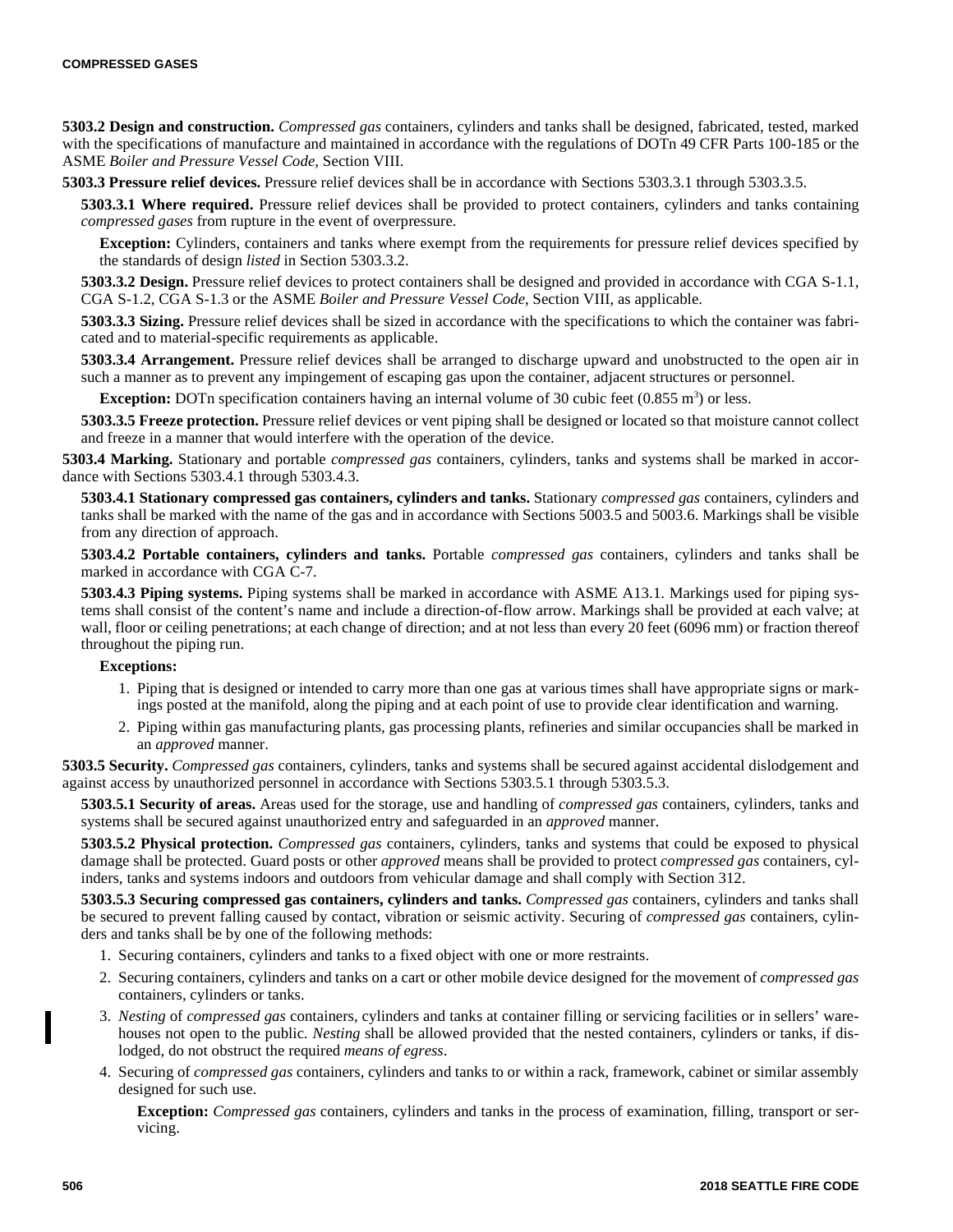**5303.6 Valve protection.** *Compressed gas* container, cylinder and tank valves shall be protected from physical damage by means of protective caps, collars or similar devices in accordance with Sections 5303.6.1 and 5303.6.2.

**5303.6.1 Compressed gas container, cylinder or tank protective caps or collars.** *Compressed gas* containers, cylinders and tanks designed for protective caps, collars or other protective devices shall have the caps or devices in place except when the containers, cylinders or tanks are in use or are being serviced or filled.

**5303.6.2 Caps and plugs.** *Compressed gas* containers, cylinders and tanks designed for valve protection caps or other protective devices shall have the caps or devices in place. When outlet caps or plugs are installed, they shall be in place.

**Exception:** *Compressed gas* containers, cylinders or tanks in use, being serviced or being filled.

**5303.7 Separation from hazardous conditions.** *Compressed gas* containers, cylinders and tanks and systems in storage or use shall be separated from materials and conditions that pose exposure hazards to or from each other. *Compressed gas* containers, cylinders, tanks and systems in storage or use shall be separated in accordance with Sections 5303.7.1 through 5303.7.11.2.

**5303.7.1 Incompatible materials.** *Compressed gas* containers, cylinders and tanks shall be separated from each other based on the hazard class of their contents. *Compressed gas* containers, cylinders and tanks shall be separated from *incompatible materials* in accordance with Section 5003.9.8.

**5303.7.2 Combustible waste, vegetation and similar materials.** Combustible waste, vegetation and similar materials shall be kept not less than 10 feet (3048 mm) from *compressed gas* containers, cylinders, tanks and systems. A noncombustible partition, without openings or penetrations and extending not less than 18 inches (457 mm) above and to the sides of the storage area is allowed in lieu of such distance. The wall shall either be an independent structure, or the exterior wall of the building adjacent to the storage area.

**5303.7.3 Ledges, platforms and elevators.** *Compressed gas* containers, cylinders and tanks shall not be placed near elevators, unprotected platform ledges or other areas where falling would result in *compressed gas* containers, cylinders or tanks being allowed to drop distances exceeding one-half the height of the container, cylinder or tank.

**5303.7.4 Temperature extremes.** *Compressed gas* containers, cylinders and tanks, whether full or partially full, shall not be exposed to artificially created high temperatures exceeding 125°F (52°C) or subambient (low) temperatures unless designed for use under the exposed conditions.

**5303.7.5 Falling objects.** *Compressed gas* containers, cylinders, tanks and systems shall not be placed in areas where they are capable of being damaged by falling objects.

**5303.7.6 Heating.** *Compressed gas* containers, cylinders and tanks, whether full or partially full, shall not be heated by devices that could raise the surface temperature of the container, cylinder or tank to above 125°F (52°C). Heating devices shall comply with the *International Mechanical Code* and NFPA 70. *Approved* heating methods involving temperatures of less than 125°F (52°C) are allowed to be used by trained personnel. Devices designed to maintain individual *compressed gas* containers, cylinders or tanks at constant temperature shall be *approved* and shall be designed to be fail-safe.

**5303.7.7 Sources of ignition.** Open flames and high-temperature devices shall not be used in a manner that creates a hazardous condition.

**5303.7.8 Exposure to chemicals.** *Compressed gas* containers, cylinders, tanks and systems shall not be exposed to *corrosive* chemicals or fumes that could damage containers, cylinders, tanks, valves or valve-protective caps.

**5303.7.9 Exhausted enclosures.** Where exhausted enclosures are provided as a means to segregate *compressed gas* containers, cylinders and tanks from exposure hazards, such enclosures shall comply with the requirements of Section 5003.8.5.

**5303.7.10 Gas cabinets.** Where gas cabinets are provided as a means to separate *compressed gas* containers, cylinders and tanks from exposure hazards, such gas cabinets shall comply with the requirements of Section 5003.8.6.

**5303.7.11 Tube trailers.** Tube trailers, including those containing compatible *compressed gases,* shall be surrounded by a clear space of not less than 3 feet (914 mm) to allow for maintenance, access and inspection.

**5303.7.11.1 Individual tube trailers containing incompatible materials.** Increased separation distances between individual tube trailers containing incompatible gases shall be provided where required by Section 5303.7.1.

**5303.7.11.2 Connections.** Piping systems used to connect tube trailers to a user piping system shall not be viewed as an encroachment into the 3-foot (914 mm) clear space.

**5303.8 Wiring and equipment.** Electrical wiring and equipment shall comply with NFPA 70. *Compressed gas* containers, cylinders, tanks and systems shall not be located where they could become part of an electrical circuit. *Compressed gas* containers, cylinders, tanks and systems shall not be used for electrical grounding.

**5303.9 Service and repair.** Service, repair, modification or removal of valves, pressure-relief devices or other *compressed gas* container, cylinder or tank appurtenances shall be performed by trained personnel.

**5303.10 Unauthorized use.** *Compressed gas* containers, cylinders, tanks and systems shall not be used for any purpose other than to serve as a vessel for containing the product that it is designed to contain.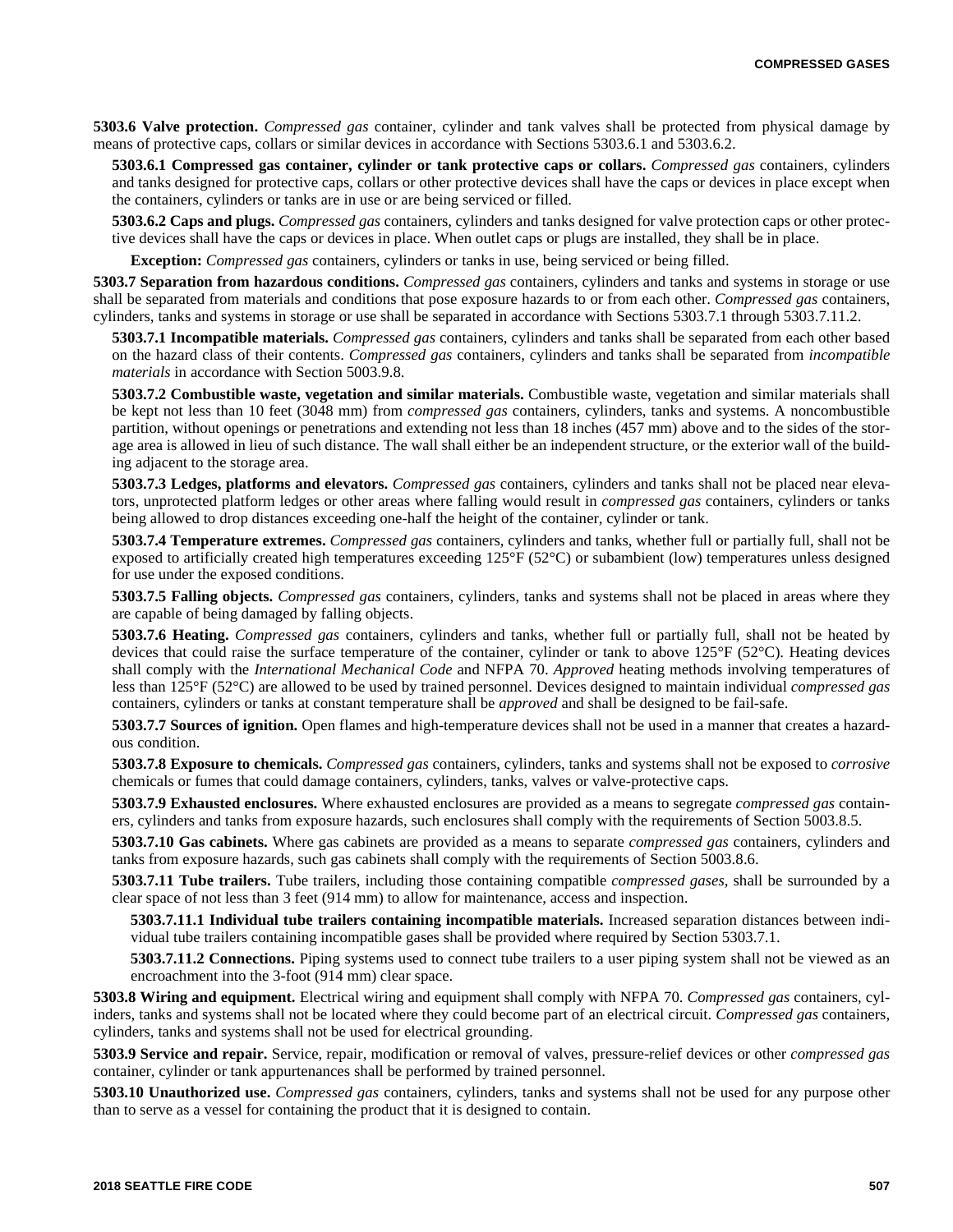**5303.11 Exposure to fire.** *Compressed gas* containers, cylinders and tanks that have been exposed to fire shall be removed from service. Containers, cylinders and tanks so removed shall be handled by *approved*, qualified persons.

**5303.12 Leaks, damage or corrosion.** Leaking, damaged or corroded *compressed gas* containers, cylinders and tanks shall be removed from service. Leaking, damaged or corroded *compressed gas* systems shall be replaced or repaired in accordance with the following:

- 1. *Compressed gas* containers, cylinders and tanks that have been removed from service shall be handled in an *approved* manner.
- 2. *Compressed gas* systems that are determined to be leaking, damaged or corroded shall be repaired to a serviceable condition or removed from service.

**5303.13 Surface of unprotected storage or use areas.** Unless otherwise specified in Section 5303.14, *compressed gas* containers, cylinders and tanks are allowed to be stored or used without being placed under overhead cover. To prevent bottom corrosion, containers, cylinders and tanks shall be protected from direct contact with soil or unimproved surfaces. The surface of the area on which the containers are placed shall be graded to prevent accumulation of water.

**5303.14 Overhead cover.** *Compressed gas* containers, cylinders and tanks are allowed to be stored or used in the sun except in locations where extreme temperatures prevail. Where extreme temperatures prevail, overhead covers shall be provided.

**5303.15 Lighting.** *Approved* lighting by natural or artificial means shall be provided.

**5303.16 Vaults.** Generation, compression, storage and dispensing equipment for *compressed gases* shall be allowed to be located in either above- or below-grade vaults complying with Sections 5303.16.1 through 5303.16.14.

**5303.16.1 Listing required.** Vaults shall be *listed* by a nationally recognized testing laboratory.

**Exception:** Where *approved* by the *fire code official*, below-grade vaults are allowed to be constructed on site, provided that the design is in accordance with the *International Building Code* and that special inspections are conducted to verify structural strength and compliance of the installation with the *approved* design in accordance with Section 1707 of the *International Building Code*. Installation plans for below-grade vaults that are constructed on site shall be prepared by, and the design shall bear the stamp of, a professional engineer. Consideration shall be given to soil and hydrostatic loading on the floors, walls and lid; anticipated seismic forces; uplifting by ground water or flooding; and to loads imposed from above, such as traffic and equipment loading on the vault lid.

**5303.16.2 Design and construction.** The vault shall completely enclose generation, compression, storage or dispensing equipment located in the vault. There shall not be openings in the vault enclosure except those necessary for vault ventilation and access, inspection, filling, emptying or venting of equipment in the vault. The walls and floor of the vault shall be constructed of reinforced concrete not less than 6 inches (152 mm) thick. The top of an above-grade vault shall be constructed of noncombustible material and shall be designed to be weaker than the walls of the vault to ensure that the thrust of any explosion occurring inside the vault is directed upward.

The top of an at- or below-grade vault shall be designed to relieve safely or contain the force of an explosion occurring inside the vault. The top and floor of the vault and the tank foundation shall be designed to withstand the anticipated loading, including loading from vehicular traffic, where applicable. The walls and floor of a vault installed below grade shall be designed to withstand anticipated soil and hydrostatic loading. Vaults shall be designed to be wind and earthquake resistant, in accordance with the *International Building Code*.

**5303.16.3 Secondary containment.** Vaults shall be substantially liquid-tight and there shall not be backfill within the vault. The vault floor shall drain to a sump. For premanufactured vaults, liquid tightness shall be certified as part of the listing provided by a nationally recognized testing laboratory. For field-erected vaults, liquid tightness shall be certified in an *approved* manner.

**5303.16.4 Internal clearance.** There shall be sufficient clearance within the vault to allow for visual inspection and maintenance of equipment in the vault.

**5303.16.5 Anchoring.** Vaults and equipment contained therein shall be suitably anchored to withstand uplifting by groundwater or flooding. The design shall verify that uplifting is prevented even where equipment within the vault is empty.

**5303.16.6 Vehicle impact protection.** Vaults shall be resistant to damage from the impact of a motor vehicle, or vehicle impact protection shall be provided in accordance with Section 312.

**5303.16.7 Arrangement.** Equipment in vaults shall be *listed* or *approved* for above-ground use. Where multiple vaults are provided, adjacent vaults shall be allowed to share a common wall. The common wall shall be liquid and vapor tight and shall be designed to withstand the load imposed when the vault on either side of the wall is filled with water.

**5303.16.8 Connections.** Connections shall be provided to permit the venting of each vault to dilute, disperse and remove vapors prior to personnel entering the vault.

**5303.16.9 Ventilation.** Vaults shall be provided with an exhaust ventilation system installed in accordance with Section 5004.3. The ventilation system shall operate continuously or be designed to operate upon activation of the vapor or liquid detection system. The system shall provide ventilation at a rate of not less than 1 cubic foot per minute (cfm) per square foot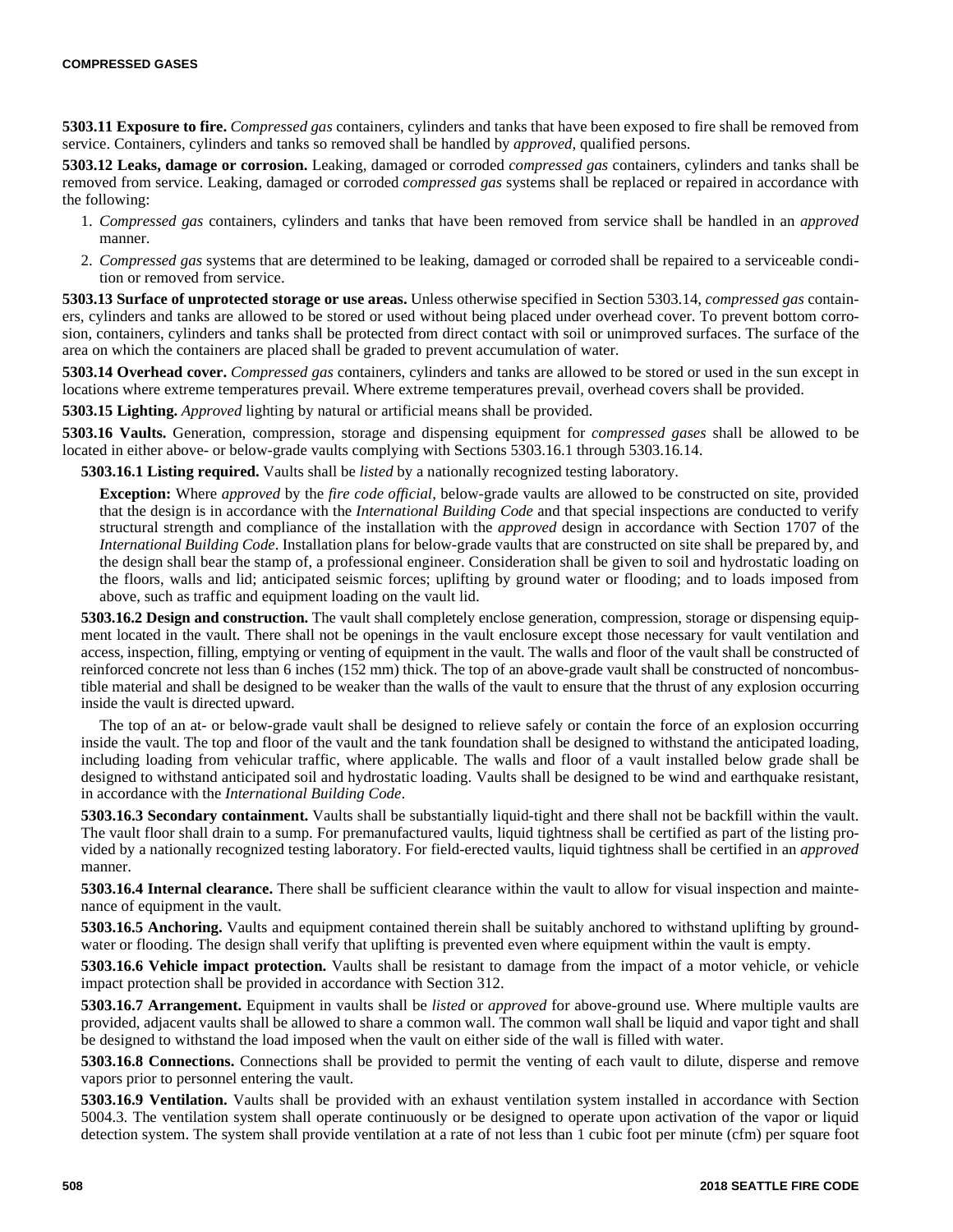[0.00508 m<sup>3</sup>/(s • m<sup>2</sup>)] of floor area, but not less than 150 cfm (4 m<sup>3</sup>/min). The exhaust system shall be designed to provide air movement across all parts of the vault floor for gases having a density greater than air and across all parts of the vault ceiling for gases having a density less than air. Supply ducts shall extend to within 3 inches (76 mm), but not more than 12 inches (305 mm), of the floor. Exhaust ducts shall extend to within 3 inches (76 mm), but not more than 12 inches (305 mm) of the floor or ceiling, for heavier-than-air or lighter-than-air gases, respectively. The exhaust system shall be installed in accordance with the *International Mechanical Code*.

**5303.16.10 Monitoring and detection.** Vaults shall be provided with *approved* vapor and liquid detection systems and equipped with on-site audible and visual warning devices with battery backup. Vapor detection systems shall sound an alarm when the system detects vapors that reach or exceed 25 percent of the lower explosive limit (LEL) or one-half the immediately dangerous to life and health (IDLH) concentration for the gas in the vault. Vapor detectors shall be located not higher than 12 inches (305 mm) above the lowest point in the vault for heavier-than-air gases and not lower than 12 inches (305 mm) below the highest point in the vault for lighter-than-air gases. Liquid detection systems shall sound an alarm upon detection of any liquid, including water. Liquid detectors shall be located in accordance with the manufacturers' instructions. Activation of either vapor or liquid detection systems shall cause a signal to be sounded at an *approved*, constantly attended location within the facility served by the tanks or at an *approved* location. Activation of vapor detection systems shall shut off gashandling equipment in the vault and dispensers.

**5303.16.11 Liquid removal.** Means shall be provided to recover liquid from the vault. Where a pump is used to meet this requirement, it shall not be permanently installed in the vault. Electric-powered portable pumps shall be suitable for use in Class I, Division 1 locations, as defined in NFPA 70.

**5303.16.12 Relief vents.** Vent pipes for equipment in the vault shall terminate not less than 12 feet (3658 mm) above ground level.

**5303.16.13 Accessway.** Vaults shall be provided with an *approved* personnel accessway with a minimum dimension of 30 inches (762 mm) and with a permanently affixed, nonferrous ladder. Accessways shall be designed to be nonsparking. Travel distance from any point inside a vault to an accessway shall not exceed 20 feet (6096 mm). At each entry point, a warning sign indicating the need for procedures for safe entry into confined spaces shall be posted. Entry points shall be secured against unauthorized entry and vandalism.

**5303.16.14 Classified area.** The interior of a vault containing a flammable gas shall be designated a Class I, Division 1 location, as defined in NFPA 70.

#### **SECTION 5304 STORAGE OF COMPRESSED GASES**

**5304.1 Upright storage.** *Compressed gas* containers, cylinders and tanks, except those designed for use in a horizontal position, and all *compressed gas* containers, cylinders and tanks containing nonliquefied gases, shall be stored in an upright position with the valve end up. An upright position shall include conditions where the container, cylinder or tank axis is inclined as much as 45 degrees (0.80 rad) from the vertical.

#### **Exceptions:**

- 1. *Compressed gas* containers with a water volume less than 1.3 gallons (5 L) are allowed to be stored in a horizontal position.
- 2. Cylinders, containers and tanks containing nonflammable gases, or cylinders, containers and tanks containing nonliquefied flammable gases that have been secured to a pallet for transportation purposes.

**5304.2 Material-specific regulations.** In addition to the requirements of this section, indoor and outdoor storage of *compressed gases* shall comply with the material-specific provisions of Chapters 54, 58 and 60 through 67.

### **SECTION 5305 USE AND HANDLING OF COMPRESSED GASES**

**5305.1 Compressed gas systems.** *Compressed gas* systems shall be suitable for the use intended and shall be designed by persons competent in such design. *Compressed gas* equipment, machinery and processes shall be *listed* or *approved*.

**5305.2 Controls.** *Compressed gas* system controls shall be designed to prevent materials from entering or leaving process or reaction systems at other than the intended time, rate or path. Automatic controls shall be designed to be fail safe.

**5305.3 Piping systems.** Piping, including tubing, valves, fittings and pressure regulators, shall comply with this section and Chapter 50. Piping, tubing, pressure regulators, valves and other apparatus shall be kept gas tight to prevent leakage.

**5305.4 Valves.** Valves utilized on *compressed gas* systems shall be suitable for the use intended. Access to such valves shall be provided and maintained. Valve handles or operators for required shutoff valves shall not be removed or otherwise altered to prevent access.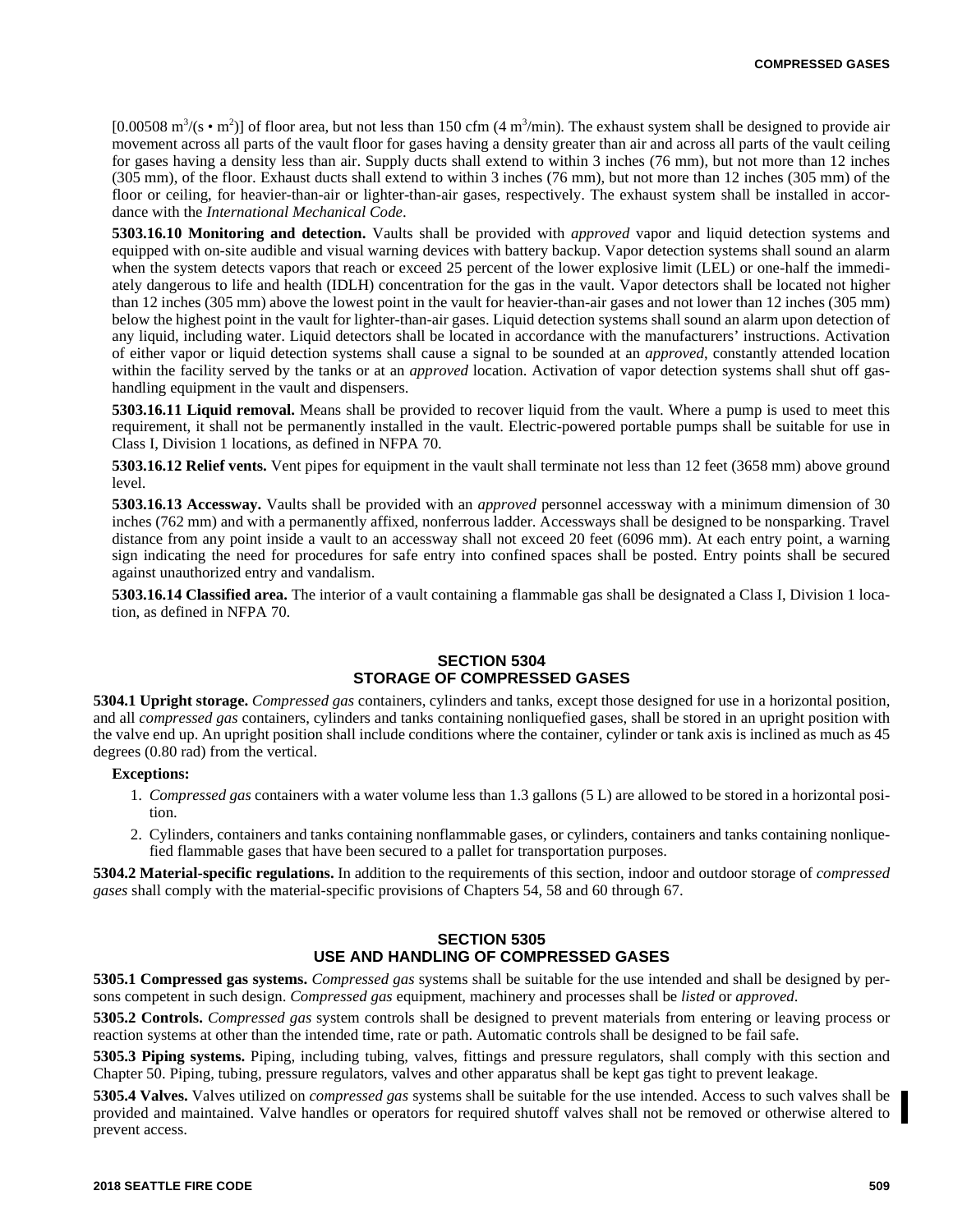**5305.5 Venting.** Venting of gases shall be directed to an *approved* location. Venting shall comply with the *International Mechanical Code*.

**5305.6 Upright use.** *Compressed gas* containers, cylinders and tanks, except those designed for use in a horizontal position, and all *compressed gas* containers, cylinders and tanks containing nonliquefied gases, shall be used in an upright position with the valve end up. An upright position shall include conditions where the container, cylinder or tank axis is inclined as much as 45 degrees (0.80 rad) from the vertical. Use of nonflammable liquefied gases in the inverted position where the liquid phase is used shall not be prohibited provided that the container, cylinder or tank is properly secured and the dispensing apparatus is designed for liquefied gas use.

**Exception:** *Compressed gas* containers, cylinders and tanks with a water volume less than 1.3 gallons (5 L) are allowed to be used in a horizontal position.

**5305.7 Transfer.** Transfer of gases between containers, cylinders and tanks shall be performed by qualified personnel using equipment and operating procedures in accordance with CGA P-1.

**Exception:** The fueling of vehicles with CNG or CH<sub>2</sub>, conducted in accordance with Chapter 23.

**5305.8 Use of compressed gas for inflation.** Inflatable equipment, devices or balloons shall only be pressurized or filled with compressed air or inert gases.

**5305.9 Material-specific regulations.** In addition to the requirements of this section, indoor and outdoor use of *compressed gases* shall comply with the material-specific provisions of Chapters 54, 58 and 60 through 67.

**5305.10 Handling.** The handling of *compressed gas* containers, cylinders and tanks shall comply with Sections 5305.10.1 and 5305.10.2.

**5305.10.1 Carts and trucks.** Containers, cylinders and tanks shall be moved using an *approved* method. Where containers, cylinders or tanks are moved by hand cart, hand truck or other mobile device, such carts, trucks or devices shall be designed for the secure movement of containers, cylinders or tanks. Carts and trucks utilized for transport of *compressed gas* containers, cylinders and tanks within buildings shall comply with Section 5003.10. Carts and trucks utilized for transport of *compressed gas* containers, cylinders and tanks exterior to buildings shall be designed so that the containers, cylinders and tanks will be secured against dropping or otherwise striking against each other or other surfaces.

**5305.10.2 Lifting devices.** Ropes, chains or slings shall not be used to suspend *compressed gas* containers, cylinders and tanks unless provisions at time of manufacture have been made on the container, cylinder or tank for appropriate lifting attachments, such as lugs.

#### **SECTION 5306 MEDICAL GASES**

**[W][S] 5306.1 General.** ((Medical gases at health care-related facilities intended for patient or veterinary care shall comply with Sections 5306.2 through 5306.5 in addition to other requirements of this chapter and Section 427 of the *International Building Code*.)) Compressed gases at hospitals and similar facilities intended for inhalation or sedation including, but not limited to, analgesia systems for dentistry, podiatry, veterinary and similar uses shall comply with Sections 5306.2 through 5306.5 in addition to other requirements of this chapter.

**Exception:** All new distribution piping, supply manifolds, connections, regulators, valves, alarms, sensors and associated equipment shall be in accordance with the Plumbing Code.

**5306.2 Interior supply location.** Medical gases shall be ((located)) stored in areas dedicated to the storage of such gases without other storage or uses. Where containers of medical gases in quantities greater than the permit amount are located inside buildings, they shall be in a 1-hour exterior room, a 1-hour interior room or a gas cabinet in accordance with Section 5306.2.1, 5306.2.2 or 5306.2.3, respectively. Rooms or areas where medical gases are stored or used in quantities exceeding the *maximum allowable quantity per control area* as set forth in Section 5003.1 shall ((be in accordance)) comply with the *International Building Code* for high-hazard Group H occupancies.

**5306.2.1 One-hour exterior rooms.** A 1-hour exterior room shall be a room or enclosure separated from the remainder of the building by *fire barriers* constructed in accordance with Section 707 of the *International Building Code* or horizontal assemblies constructed in accordance with Section 711 of the *International Building Code,* or both, with a *fire-resistance rating* of not less than 1 hour. Openings between the room or enclosure and interior spaces shall be self-closing smoke- and draft-control assemblies having a *fire protection rating* of not less than 1 hour. Rooms shall have not less than one exterior wall that is provided with not less than two vents. Each vent shall have a minimum free opening area of  $((36))$  24 square inches  $(((232))$  $155 \text{ cm}^2$ ) for each 1,000 cubic feet (28 m<sup>3</sup>) at *normal temperature and pressure* (NTP) of gas stored in the room and shall be not less than 72 square inches (465 cm<sup>2</sup>) in aggregate free opening area. One vent shall be within 6 inches (152 mm) of the floor and one shall be within 6 inches (152 mm) of the ceiling. Rooms shall be provided with not less than one automatic sprinkler to provide container cooling in case of fire.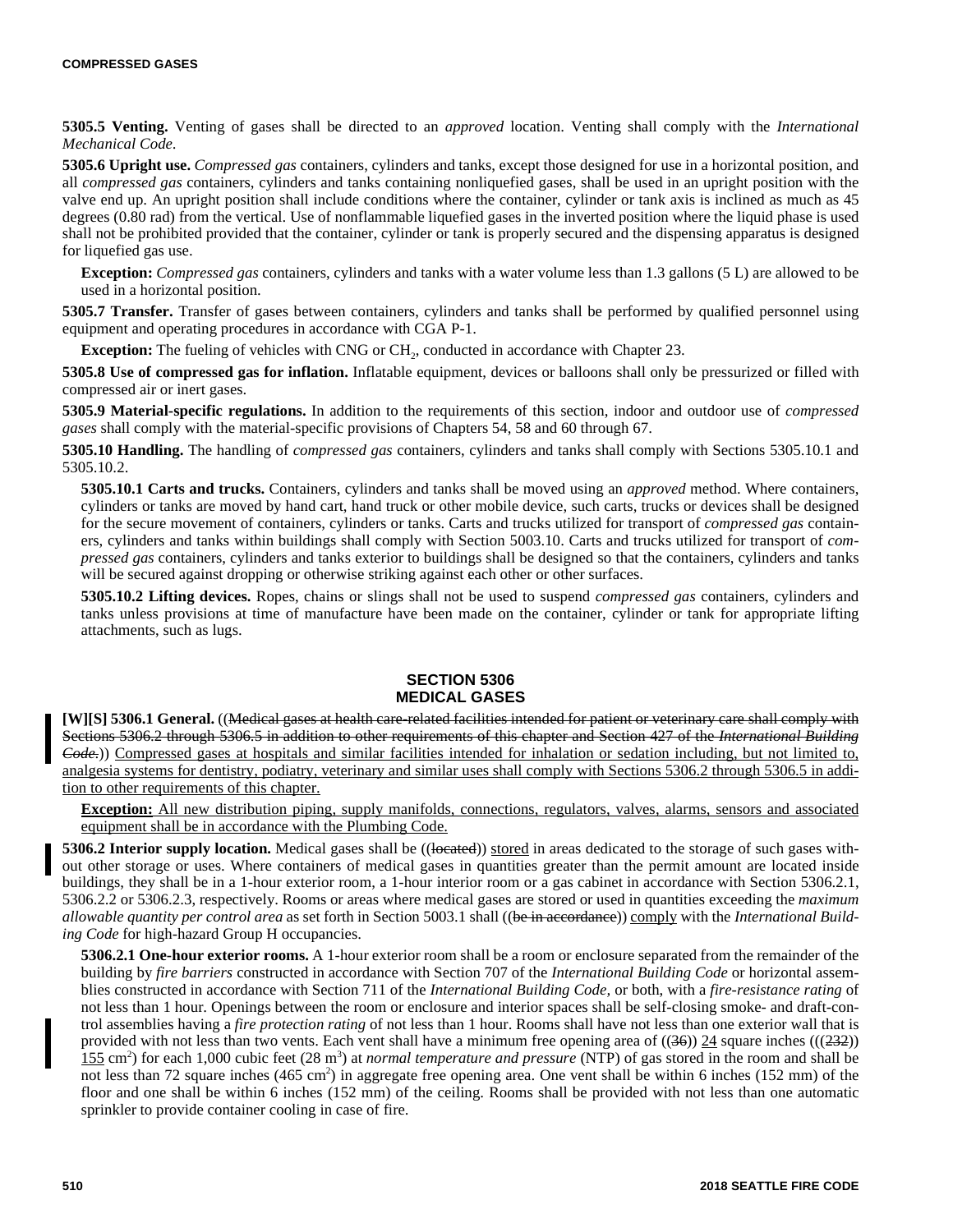**[S] 5306.2.2 One-hour interior room.** Where an exterior wall cannot be provided for the room, ((a 1-hour interior room shall be provided and shall be a room or enclosure separated from the remainder of the building by *fire barriers* constructed in accordance with Section 707 of the *International Building Code* or horizontal assemblies constructed in accordance with Section 711 of the *International Building Code*, or both, with a *fire-resistance rating* of not less than 1 hour. Openings)) <u>openings</u> between the room or enclosure and interior spaces shall be self-closing  $((\frac{1}{2} + \frac{1}{2})$  and draft-control assemblies having a *fire protection rating* of not less than 1 hour)) assemblies. ((An *automatic)) Automatic sprinklers* ((*system*)) shall be installed within the room. The room shall be exhausted through a duct to the exterior. Supply and exhaust ducts shall be enclosed in a 1-hour-rated ((shaft)) enclosure from the room to the exterior. *Approved* mechanical ventilation shall comply with the *International Mechanical Code* and be provided at a minimum rate of 1 cfm per square foot  $[0.00508 \text{ m}^3/\text{(s} \cdot \text{m}^2)]$  of the area of the room.

**Exception:** A 1-hour rated enclosure to the exterior is not required where the building is equipped with an *automatic sprinkler system* throughout.

**5306.2.3 Gas cabinets.** Gas cabinets shall be constructed in accordance with Section 5003.8.6 and shall comply with the following:

- 1. Exhausted to the exterior through dedicated exhaust duct system installed in accordance with Chapter 5 of the *International Mechanical Code*.
- 2. Supply and exhaust ducts shall be enclosed in a 1-hour *fire-resistance-rated* shaft enclosure from the cabinet to the exterior. The average velocity of ventilation at the face of access ports or windows shall be not less than 200 feet per minute (1.02 m/s) with not less than 150 feet per minute (0.76 m/s) at any point of the access port or window.
- 3. Provided with an *automatic sprinkler system* internal to the cabinet.

**5306.3 Exterior supply locations.** Oxidizer medical gas systems located on the exterior of a building with quantities greater than the permit amount shall be located in accordance with Section 6304.2.1.

**5306.4 Transfilling.** Transfilling areas and operations including, but not limited to, ventilation and separation, shall comply with NFPA 99.

**[W] 5306.5 Medical gas systems.** ((Medical)) The maintenance and testing of medical gas systems including, but not limited to, distribution piping, supply manifolds, connections, pressure regulators and relief devices and valves, shall ((be installed in accordance with)) comply with the maintenance and testing requirements of NFPA 99 and the general provisions of this chapter. ((Existing medical gas systems shall be maintained in accordance with the maintenance, inspection and testing provisions of NFPA 99 for medical gas systems.))

## **SECTION 5307 COMPRESSED GASES NOT OTHERWISE REGULATED**

**5307.1 General.** *Compressed gases* in storage or use not regulated by the material-specific provisions of Chapters 6, 54, 55, and 60 through 67, including asphyxiant, irritant and radioactive gases, shall comply with this section in addition to other requirements of this chapter.

**5307.2 Ventilation.** Indoor storage and use areas and storage buildings shall be provided with ventilation in accordance with Section 5004.3. Where mechanical ventilation is provided, the systems shall be operational during such time as the building or space is occupied.

#### **Exceptions:**

- 1. A gas detection system complying with Section 5307.2.1 shall be permitted in lieu of mechanical ventilation.
- 2. Areas containing insulated liquid carbon dioxide systems used in beverage dispensing applications shall comply with Section 5307.3.

**5307.2.1 Gas detection system.** In rooms or areas not provided with ventilation in accordance with Section 5307.2, a gas detection system complying with Section 916 or, where *approved*, an oxygen depletion alarm system, either of which initiates audible and visible alarm signals in the room or area where sensors are installed, shall be provided.

**5307.3 Insulated liquid carbon dioxide systems used in beverage dispensing applications.** Insulated liquid carbon dioxide systems with more than 100 pounds (45.4 kg) of carbon dioxide used in beverage dispensing applications shall comply with Section 5307.3.1.

**5307.3.1 Ventilation.** Where insulated liquid carbon dioxide storage tanks, cylinders, piping and equipment are located indoors, rooms or areas containing storage tanks, cylinders, piping and equipment, and other areas where a leak of carbon dioxide is expected to accumulate, shall be provided with mechanical ventilation in accordance with Section 5004.3 and designed to maintain the room containing carbon dioxide at a negative pressure in relation to the surrounding area.

**Exception:** A gas detection system complying with Section 5307.3.2 shall be permitted in lieu of mechanical ventilation.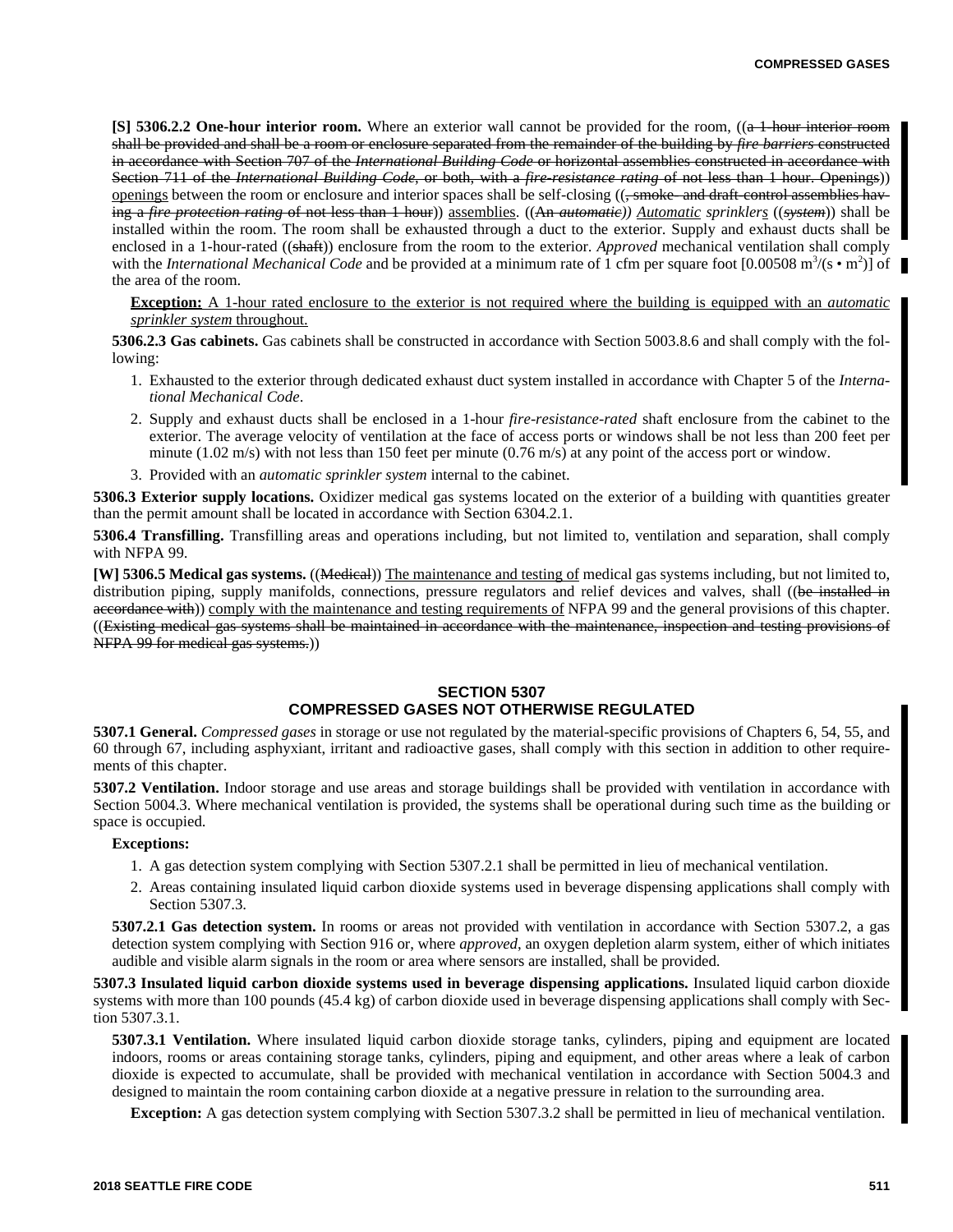**5307.3.2 Gas detection system.** Where ventilation is not provided in accordance with Section 5307.3.1, a gas detection system shall be provided in rooms or indoor areas and in below-grade outdoor locations with insulated carbon dioxide systems. Carbon dioxide sensors shall be provided within 12 inches (305 mm) of the floor in the area where the gas is expected to accumulate or other *approved* locations. The system shall be designed as follows:

- 1. Activates an audible and visible supervisory alarm at a normally attended location upon detection of a carbon dioxide concentration of 5,000 ppm (9000 mg/m<sup>3</sup>).
- 2. Activates an audible and visible alarm within the room or immediate area where the system is installed upon detection of a carbon dioxide concentration of 30,000 ppm  $(54 000 \text{ mg/m}^3)$ .

**5307.4 Carbon dioxide enrichment systems.** The design, installation and maintenance of carbon dioxide enrichment systems with more than 100 pounds (45.4 kg) of carbon dioxide, and carbon dioxide enrichment systems with any quantity of carbon dioxide having a remote fill connection, shall comply with Sections 5307.4.1 through 5307.4.7.

**5307.4.1 Documentation.** The following information shall be provided with the application for permit:

- 1. Total aggregate quantity of liquid carbon dioxide in pounds or cubic feet at *normal temperature and pressure*.
- 2. Location and total volume of the room where the carbon dioxide enrichment operation will be conducted. Identify whether the room is at grade or below grade.
- 3. Location of containers relative to equipment, building openings and *means of egress.*
- 4. Manufacturer's specifications and pressure rating, including cut sheets, of all piping and tubing to be used.
- 5. A piping and instrumentation diagram that shows piping support and remote fill connections.
- 6. Details of container venting, including but not limited to vent line size, material and termination location.
- 7. Alarm and detection system and equipment, if applicable.
- 8. Seismic support for containers.

**5307.4.2 Equipment.** Pressure relief, vent piping, fill indicators, fill connections, vent terminations, piping systems and the storage, use and handling of the carbon dioxide shall be in accordance with Chapter 53 and NFPA 55.

**5307.4.3 Gas detection system.** A gas detection system complying with Section 916 shall be provided in rooms or indoor areas in which the carbon dioxide enrichment process is located, in rooms or indoor areas in which container systems are located, and in other areas where carbon dioxide is expected to accumulate. Carbon dioxide sensors shall be provided within 12 inches (305 mm) of the floor in the area where the gas is expected to accumulate or leaks are most likely to occur. The system shall be designed as follows:

- 1. Activates a low-level alarm upon detection of a carbon dioxide concentration of 5,000 ppm (9000 mg/m<sup>3</sup>).
- 2. Activates a high-level alarm upon detection of a carbon dioxide concentration of 30,000 ppm (54 000 mg/m<sup>3</sup>).

**5307.4.3.1 System activation.** Activation of the low-level gas detection system alarm shall automatically:

- 1. Stop the flow of carbon dioxide to the piping system.
- 2. Activate the mechanical exhaust ventilation system.
- 3. Activate an audible and visible supervisory alarm signal at an *approved* location within the building.

Activation of the high-level gas detection system alarm shall automatically:

- 1. Stop the flow of carbon dioxide to the piping system.
- 2. Activate the mechanical exhaust ventilation system.
- 3. Activate an audible and visible evacuation alarm both inside and outside of the carbon dioxide enrichment area, and the area in which the carbon dioxide containers are located.

**5307.4.4 Pressurization and ventilation.** Rooms or indoor areas in which carbon dioxide enrichment is provided shall be maintained at a negative pressure in relation to the surrounding areas in the building. A mechanical ventilation system shall be provided in accordance with the *International Mechanical Code* that complies with all of the following:

- 1. Mechanical ventilation in the room or area shall be at a rate of not less than 1 cfm per square foot  $[0.00508 \text{ m}^3/(\text{s} \cdot \text{m}^2)]$ .
- 2. When activated by the gas detection system, the mechanical ventilation system shall remain on until manually reset.
- 3. The exhaust system intakes shall be taken from points within 12 inches (305 mm) of the floor.
- 4. The ventilation system shall discharge to the outdoors in an *approved* location.

**5307.4.5 Signage.** Hazard identification signs shall be posted at the entrance to the room and indoor areas where the carbon dioxide enrichment process is located, and at the entrance to the room or indoor area where the carbon dioxide containers are located. The sign shall be not less than 8 inches (200 mm) in width and 6 inches (150 mm) in height and indicate:

CAUTION – CARBON DIOXIDE GAS